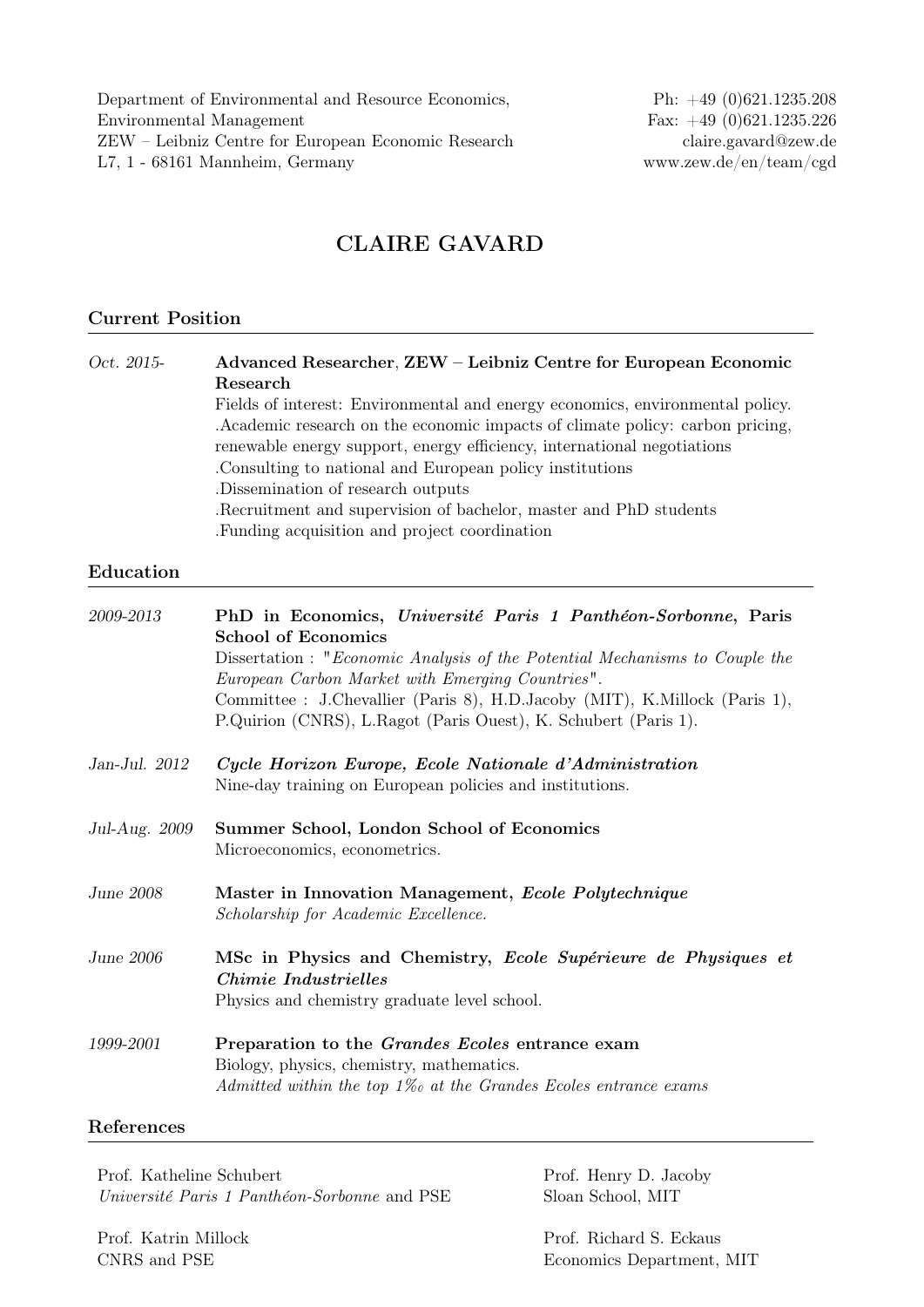# Research Activities

## Work in Progress

"Local Economic Impacts of Wind Power Deployment in Denmark", with J. Goebel and N. Schoch.

"Lessons from the EU Effort Sharing Decision for Supranational Climate Cooperation: a Firmlevel Analysis", with L. Diethelm.

## Working Papers

"Supporting Residential Energy Conservation Under Constrained Public Budget: Cost-Effectiveness and Redistribution Analysis of Public Financial Schemes in France", with B. Chlond and L. Jeuck, ZEW Discussion Paper No.21-056.

"Climate Finance and Emission Reductions: What Do the Last Twenty Years Tell Us?", with N. Schoch, ZEW Discussion Paper No.21-014.

"Short-term Impacts of Carbon Offsetting on Emission Trading Schemes: Empirical Insights from the EU Experience", with D. Kirat, ZEW Discussion Paper No.20-058.

"Using Emissions Trading Schemes to Reduce Heterogeneous Distortionary Taxes: the case of Recycling Carbon Auction Revenues to support Renewable Energy", with S. Voigt and A. Genty, ZEW Discussion Paper No.18-058.

"Flexibility in the Market for International Carbon Credits Market and Price Dynamics Difference with European Allowances", with D. Kirat, FEEM nota di lavoro 3, 2015; superseded by ZEW Discussion Paper No. 17-054 and publication in Energy Economics.

"Limited Sectoral Trading between the EU-ETS and China", with N. Winchester et S. Paltsev, MIT JPSPGC, Report 249, August 2013; superseded by publication in Energy Economics.

"Carbon Price as Renewable Energy Support? Empirical Analysis on Denmark", EUI RSCAS 2012/19, May 2012; superseded by "Carbon Price and Wind Power in Denmark", FEEM nota di lavoro 4, 2015, and publication in Energy Policy.

"Sectoral Trading between the EU-ETS and Emerging Countries", with H.D. Jacoby, N. Winchester and S. Paltsev, MIT JPSPGC, Report 193, Appendix A, February 2011.

"What to Expect from Sectoral Trading, a US-China Example", with H.D.Jacoby, N. Winchester and S. Paltsev, MIT JPSPGC, Report 193, February 2011, superseded by publication in Climate Change Economics.

## Journal Articles

"Flexibility in the Market for International Carbon Credits and Price Dynamics Difference with European Allowances", with D. Kirat, Energy Economics, Vol. 76, (2018), pp. 504-518

"Limited Trading of Emissions Permits as a Climate Cooperation Mechanism? US-China and EU-China Examples", with N. Winchester and S. Paltsev, Energy Economics, Vol. 58, (2016), pp.95-104.

"Carbon Price and Wind Power Support in Denmark", Energy Policy, Vol. 92, (2016), pp. 455-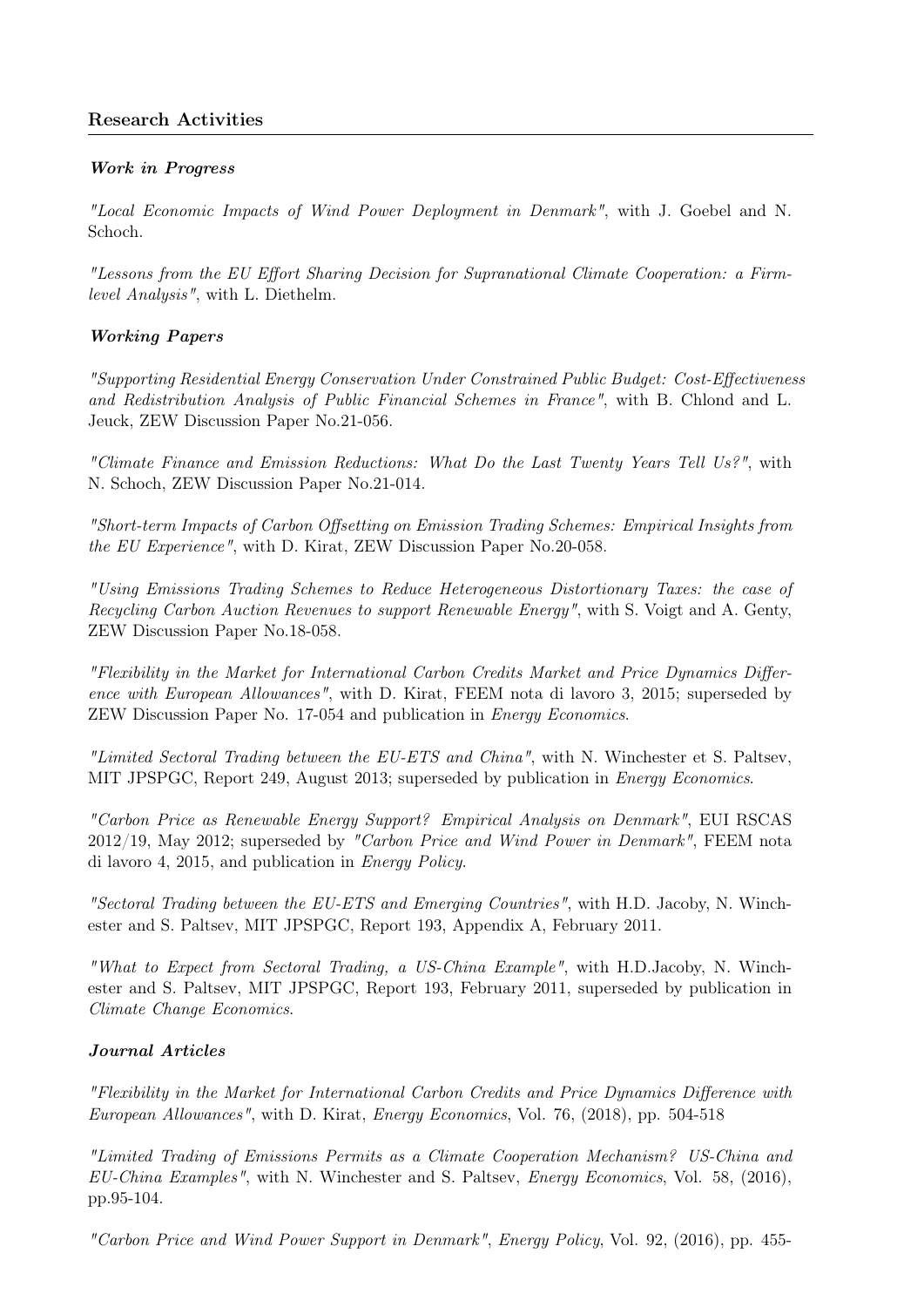467.

"What to Expect from Sectoral Trading, a US-China Example", with H.D. Jacoby, N. Winchester and S. Paltsev, Climate Change Economics, Vol. 2, No. 1 (2011), pp. 9-26.

## Book Chapter

"Accord Sectoriel entre un Marché Carbone Américain et le Secteur Electrique Chinois", with H.D. Jacoby, N. Winchester and S. Paltsev, in "Economie du Climat - Pistes pour l'après Kyoto", eds J-P. Ponssard and O. Godard, Ecole Polytechnique, 2011.

## Report for policy institutions

"EU Competitiveness and the 2030 Framework - An Industry Perspective", with S. Voigt, European Commission report, 2018. DOI:10.2826/830079.

#### Conference Participation and Invited Talks

- 2021 European Association of Environmental and Resource Economics (digital); Association Française de Sciences Economiques (digital); International Energy Workshop (digital); Second Mid-Term Workshop of the BMBF InFairCom Project (Mannheim); ZEW Environmental and Resource Economics - Econometrics Seminar (Mannheim).
- 2020 FSR Climate Annual Conference, European University Institute (Invited Speaker, digital); French Association of Environmental and Resource Economics (digital); European Association of Environmental and Resource Economics(digital); Mid-Term Workshop of the BMBF COMPLIANCE Project (digital); First Mid-Term Workshop of the BMBF InFairCom Project (Mannheim); ZEW Environmental and Resource Economics - Econometrics Seminar (Mannheim).
- 2019 American Economic Association ASSA Annual Meeting (Atlanta); 12th Toulouse Conference on the Economics of Energy and Climate (Toulouse); European Association of Environmental and Resource Economics (Manchester); 6th conference of the French Association of Environmental and Resource Economists (Rennes); 8th Mannheim Energy Conference (Mannheim); International Symposium on Energy and Finance Issues (Paris); Kick-off Workshop of the BMBF InFairCom Project (Mannheim); Kick-off Workshop of the BMBF COMPLIANCE Project (Mannheim); ZEW Environmental and Resource Economics Lunch Seminar (Mannheim).
- 2018 Annual Conference of the Florence School of Regulation Climate Unit, European University Institute (Florence); 5th conference of the French Association of Environmental and Resource Economists (Aix-en-Provence); World Congress of Environmental and Resource Economists (Gothenburg); 41st conference of the International Association for Energy Economics (Groningen); 7th Mannheim Energy Conference (Mannheim); ZEW Environmental and Resource Economics Lunch Seminar (Mannheim).
- 2017 Annual Conference of the Florence School of Regulation Climate Unit, European University Institute (Florence); InTrans workshop (Mannheim); ZEW Environmental and Resource Economics Lunch Seminar (Mannheim).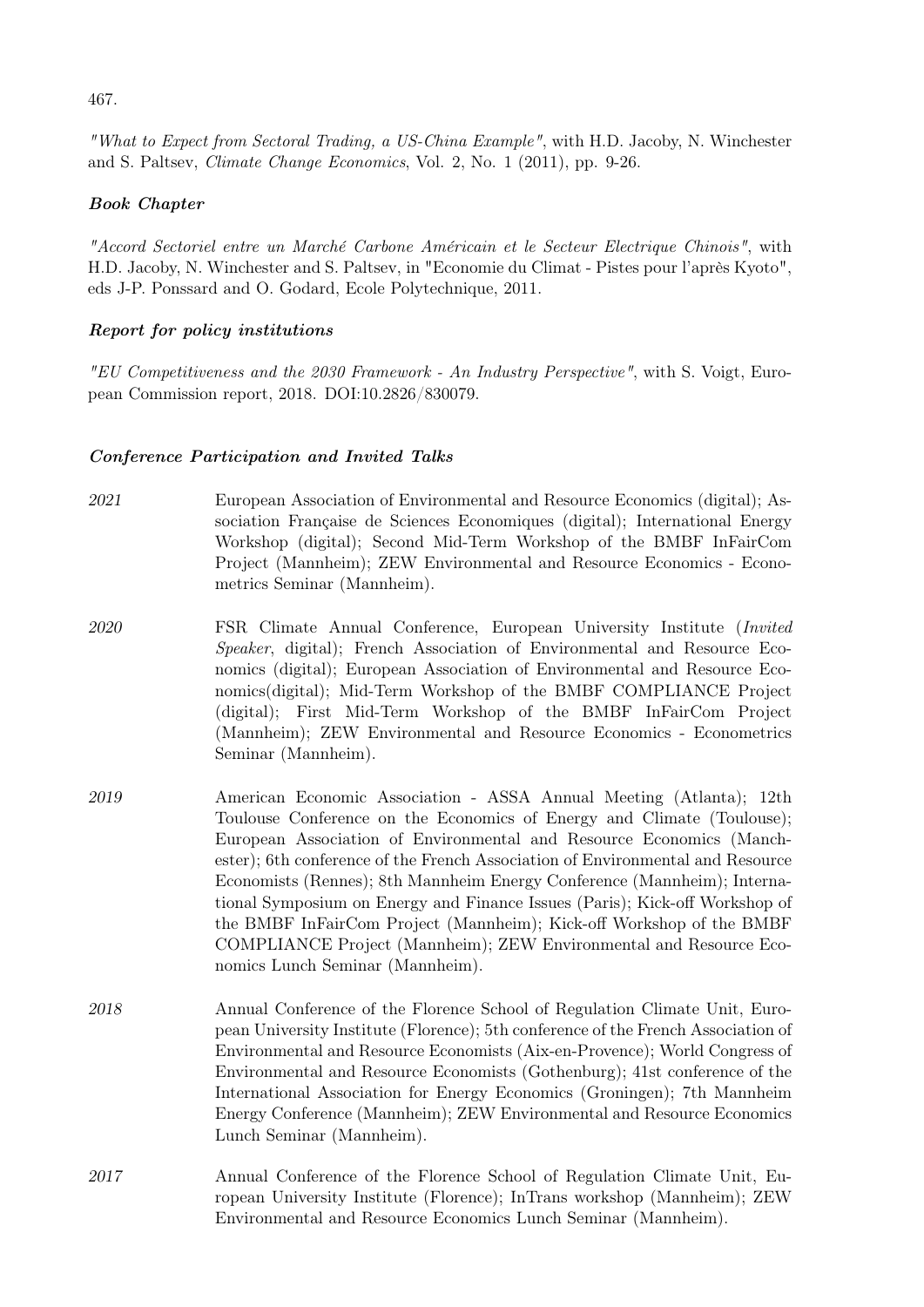| 2016 | ZEW Environmental Economics Monthly Brownbag Seminar, with Heidelberg<br>University (Mannheim); ZEW Environmental and Resource Economics Lunch<br>Seminar (Mannheim); International Symposium on Energy and Finance Issues<br>(Paris).                                                                                                    |
|------|-------------------------------------------------------------------------------------------------------------------------------------------------------------------------------------------------------------------------------------------------------------------------------------------------------------------------------------------|
| 2015 | FZU-ZEW Environmental Economics Monthly Brownbag Seminar, with Hei-<br>delberg University (Mannheim); European Association of Environmental and<br>Resource Economics (Helsinki); International Energy Workshop (Abu Dhabi);<br>Green Growth Knowledge Platform Conference (Venice); MIT Joint Program<br>Friday Seminar (Cambridge, MA). |
| 2014 | Seminar of the Orléans Economics Laboratory (invited speaker); FEEM Con-<br>vention (Venice); International Association for Energy Economics (Rome).                                                                                                                                                                                      |
| 2013 | International Association for Energy Economics (Düsseldorf); Mannheim En-<br>ergy Conference, Centre for European Economic Research; European Associa-<br>tion of Environmental and Resource Economics (Toulouse).                                                                                                                        |
| 2012 | Climate Policy Research Unit Annual Conference, European University Insti-<br>tute <i>(invited speaker, Florence)</i> ; International Association for Energy Economics<br>(Venice); European Energy Market (Florence); Paris 1 University Environmen-<br>tal Seminar.                                                                     |
| 2011 | Seminar on Competition and Regulation, European University Institute (Flo-<br>rence); Friday Lunch Meeting, Chaire Economie du Climat (Paris).                                                                                                                                                                                            |
| 2010 | MIT Joint Program Friday Meeting; MIT EPPA Meeting; MIT Electricity Stu-<br>dent Research Group (Cambridge, MA).                                                                                                                                                                                                                          |

## Research Grants and Externally Funded Projects

InFairCom: Incentives, fairness and compliance in international environmental agreements; funding by the German Federal Ministry of Education and Research (BMBF) (260,000 $\epsilon$ ; WP1 coordinator).

COMPLIANCE: Monitoring, verification and reporting; funding by BMBF (200,000 $\in$ ; principal investigator).

SEEK funding for the analysis of the local economic impacts of wind power deployment in Denmark  $(58,000\in;$  project leader).

CLIC: Impact of climate change on the German economy through international trade; funding by BMBF  $(130,000\epsilon)$ .

4NEMO: Research network for the development of new methods in energy system modeling; funding by the German Federal Ministry for Economic Affairs and Energy (BMWi).

EU Competitiveness and the 2030 framework - An industry perspective; for the European Commission (extension of 50,000 $\in$  for 2017; project coordinator in 2017).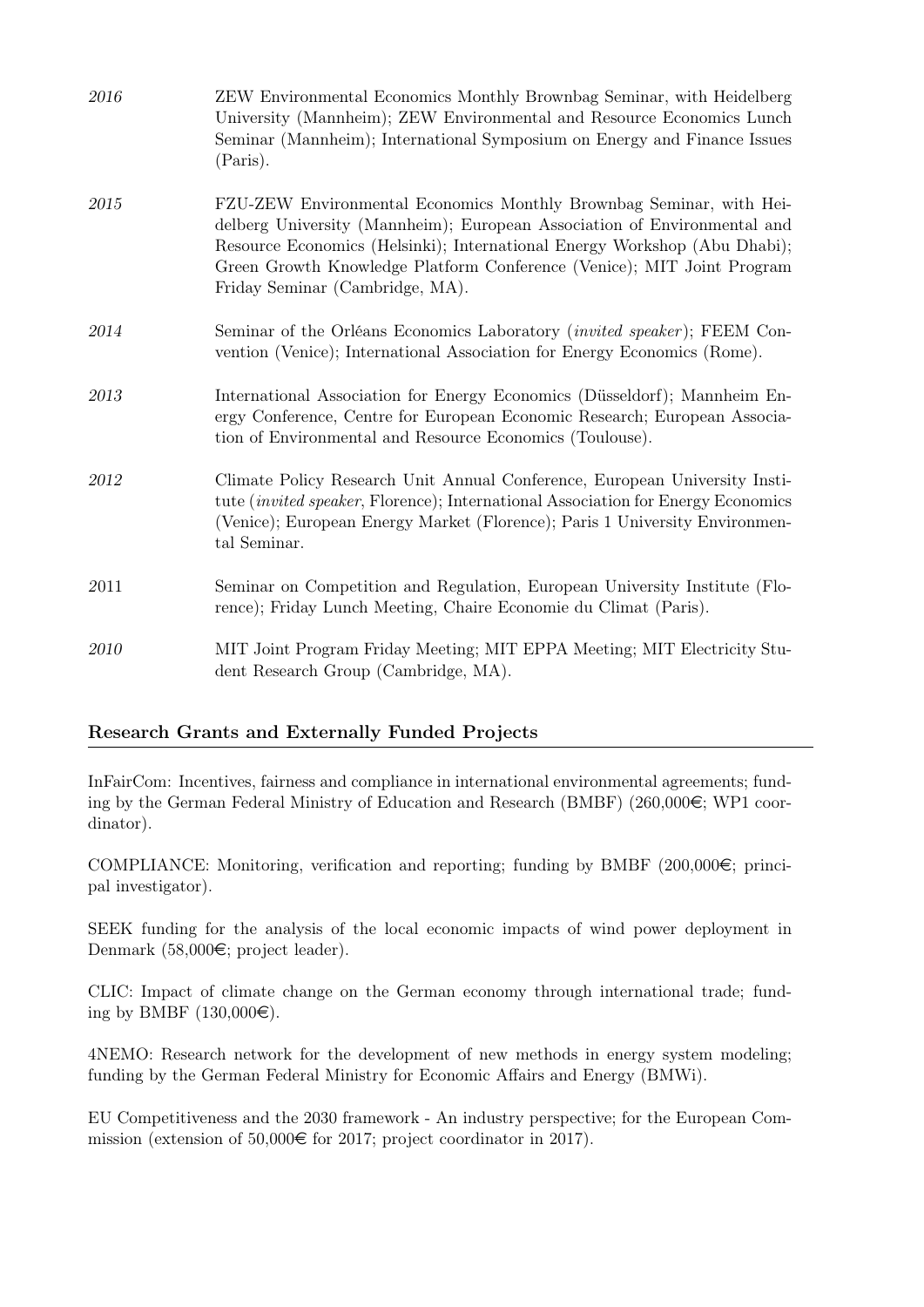| May-Jun. $2016$<br>May-Dec. $2015$ | Expert and Coordinator of EU Experts - European Union<br>Advisory work to European negotiators for the preparation of the Paris Agree-<br>ment and its follow-up within the United Nations Framework Convention on<br>Climate Change.                                                                                                                                                                                                                                                                                            |
|------------------------------------|----------------------------------------------------------------------------------------------------------------------------------------------------------------------------------------------------------------------------------------------------------------------------------------------------------------------------------------------------------------------------------------------------------------------------------------------------------------------------------------------------------------------------------|
| Sept. 2014-<br>Jul. 2015           | Researcher - Fondazione Eni Enrico Mattei (FEEM) and Euro-<br>Mediterranean Center on Climate Change (CMCC)<br>Academic research on the European Union Emissions Trading Scheme (EU-<br>ETS) and renewable energy support policies.                                                                                                                                                                                                                                                                                              |
| Oct. 2013-<br>Jul. 2014            | Analyst - DG CLIMA, European Commission<br>Bluebook program (Oct. 2013 - Feb. 2014) and interimaire (Apr.-July 2014)<br>. Interactions with national parliaments on the 2030 climate and energy package.<br>Preparation of a carbon market agreement between the European Union and<br>a third country.<br>. Preparation of and participation in comitology meetings with Member States.<br>. Presentation of economic literature on carbon markets.<br>.Drafting of briefings for President Barroso and Commissioner Hedegaard. |
| Sept. 2012-<br>Aug. 2013           | Researcher and Teacher (ATER) - Université Panthéon-Sorbonne<br>Research on the interactions between the EU-ETS and international carbon.<br>credits.<br>Teaching activities to first-year and second-year university students (mathe-<br>matics, 108h of classes to 30 students).<br>.Member of Master thesis committees.                                                                                                                                                                                                       |
| Jan.-Dec.<br>2011                  | Junior Researcher - Climate Policy Research Unit, European Univer-<br>sity Institute<br>Academic research on renewable energy support in the EU (focus on wind power<br>in Denmark).                                                                                                                                                                                                                                                                                                                                             |
| Oct. 2009-<br>Dec. 2010            | Visiting Researcher - Joint Program on the Science and Policy of<br>Global Change and Economics Department, MIT<br>Contract with the French Ministry of Foreign Affairs, with funding from<br>Electricité de France<br>Economic analysis of the impacts to expect from carbon market linkages be-<br>tween the EU and emerging countries.                                                                                                                                                                                        |
| Apr. 2007-<br>Aug. 2008            | Project Co-leader - Thales Research and Technologies<br>Initiator and co-leader of a research project on the emerging market for infor-<br>mation and decision support systems for crisis management and risk reduction:<br>Organization of interviews with national organizations.<br>. Analysis of the technologies to develop.<br>Synthesis in a strategic plan for the development of the activity (report of 200<br>pages).                                                                                                 |
| Apr.-Sept.<br>2006                 | Research Assistant - Optics and Biosciences Laboratory, Ecole Poly-<br>technique<br>Programming and data analysis.                                                                                                                                                                                                                                                                                                                                                                                                               |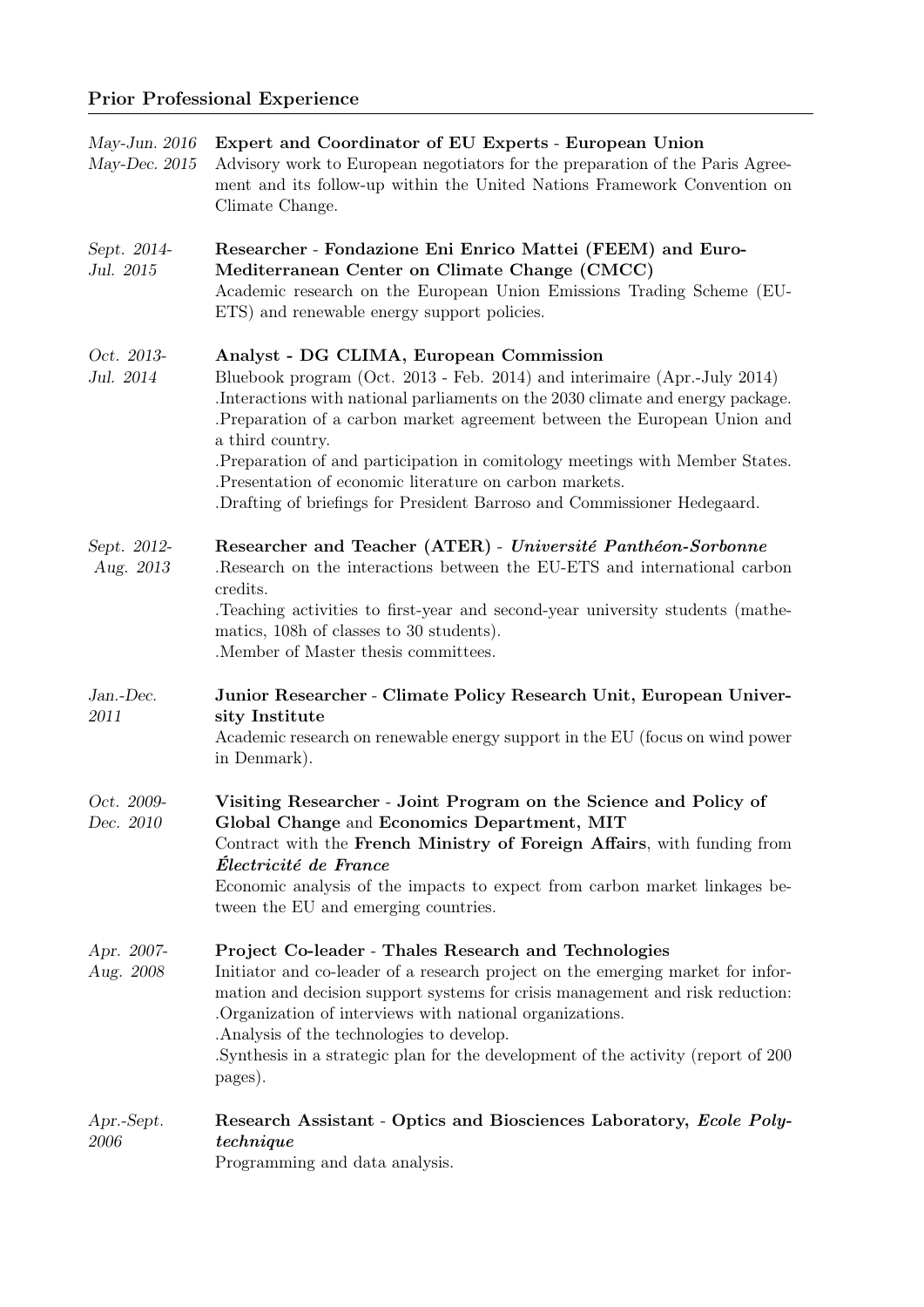## Jul.-Dec. 2003 Research Assistant - Hitachi Global Storage Technologies, San Jose, Etats-Unis Data analysis on hard-disk surface properties.

#### Research Exchanges

| June 2021 | Visiting Researcher - Paris School of Economics                                        |
|-----------|----------------------------------------------------------------------------------------|
| Jan. 2015 | Visiting Researcher - Joint Program on the Science and Policy of<br>Global Change, MIT |
|           | Jul.-Aug. 2014 Visiting Researcher - Grantham Research Institute, LSE                  |
| Jan. 2013 | Visiting Student - Joint Program on the Science and Policy of Global<br>Change, MIT    |
| 2009-2010 | Visiting Student - Department of Economics, MIT                                        |

#### Prior Traineeships

| $Apr.-June$        | Research Assistant - Laboratory of Physics, Ecole Normale                                                                                                                           |
|--------------------|-------------------------------------------------------------------------------------------------------------------------------------------------------------------------------------|
| 2004               | Supérieure d'Ulm<br>Nanoplotter programming for field effect transistor manipulation.                                                                                               |
| Jan.-March<br>2004 | Research Assistant - Laboratory of Microfluidics and Nanostructures,<br>Ecole Supérieure de Physiques et Chimie Industrielles<br>Development of a lab on chip for protein analysis. |

## Foreign Languages and IT Skills

IT Skills: C, Matlab, Stata, GAMS, LATEX.

Foreign Languages: French (native), English (fluent), Italian (very good), German (good), Portuguese (good).

## Communication to the policy community and the general public

Organisation of the final digital workshop of the COMPLIANCE BMBF project, 3 and 10 February 2022.

"How Does Carbon Offsetting Affect Emissions Trading Schemes?", ZEW news 11/12-2021.

"Short-term impacts of carbon offsets on emissions trading schemes: lessons from the EU for the Paris Agreement", Blog of the Life SIDE Project, European University Institute, 14 January 2021.

"Wie wirkt sich Klimakompensation auf den Emissionshandel aus?", ZEW news 01/02-2021.

Organisation of the mid-term digital workshop of the COMPLIANCE BMBF project, 19 and 27 November 2020.